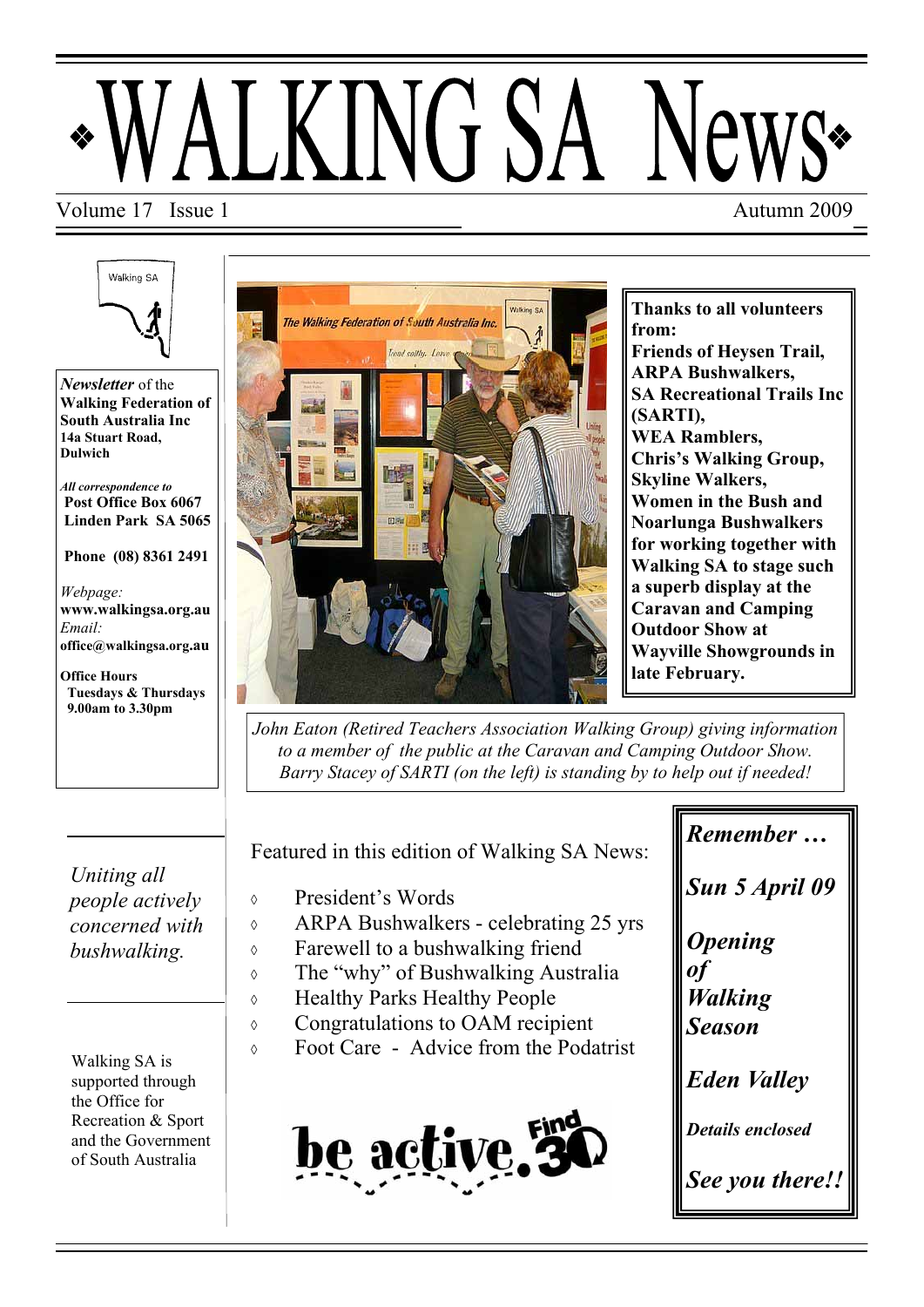#### **President's words**

**Next General Meeting of Walking SA** 

**7.30pm Thursday 28th May 2009** 

*Speaker: Chris Bushell will give a presentation at start of the meeting.* 

*Topic: The development of disused railway corridors as walking trails. There are a number of excellent prospects in SA. You might think the process easy.* 

#### *So far it hasn't turned out that way!*

All Club delegates, interested club members and friends are encouraged to come along.

Location: Burnside Community Centre, cnr of Greenhill and Portrush Roads, Tusmore.

More details from Walking SA 8361 2491

#### **Walking SA's Committee 2008/2009**

 Chris Bushell (President) Bill Gehling (Vice President) Liz O'Shea (Hon. Secretary) Jayne Jennifer (Hon. Treasurer) Chris Moad (IT Support) Mary Denton (Ind.Members'Rep) Myra Betschild Ron Jackson Joan Mooney Thelma Anderson Fran Lucas

#### **Walking Access Committee**

 John Eaton Arthur Ward Mary Denton Joan Mooney Thelma Anderson Fran Lucas

#### **Trails Technical Unit**

 Ron Jackson John Eaton Rob Marshall

 **Administration Officer**  Eleanor Martin

We need more long distance walking trails. Everyone recognises the health and tourism value of walking trails. However there doesn't seem to be any government interest in investing money in walking trails. There seems to be money for football stadiums. There is plenty of money for bike tracks. However we still have only one long distance walking trail – the Heysen Trail.

 SARTI have been developing the Lavender Federation Trail for ten years. This long distance walking trail is intended to go from Murray Bridge to Clare. It has got as far as Springton where the money has dried up. There are plenty of volunteers prepared to undertake the trail planning and development. All we need is a fraction of the money being spent on other projects at this time of great infrastructure spending.

 In NSW a new long distance coastal trail has just been opened. It is called the Great Coastal Walk and extends from Barrenjoey Head (Palm Beach) in the north to Cronulla in the south. As soon as we heard about it, my walking club started planning a trip to walk the trail in seven days. Like other clubs we regularly go off to walk the interstate and overseas trails. This illustrates the tourism and health value of walking trails.

 It would be a relatively easy project to develop a coastal walking trail from Outer Harbour to Cape Jervis. Such a trail doesn't need to be a major investment. Indeed most of it is there already and people have walked it after obtaining permission from landowners. You have to skirt the oil refinery and negotiations would be required with some landowners south of Aldinga.

 Another potential long distance trail is the old Ghan Railway line. This would need minimal effort since the track-bed is quite visible. Then there is the Heysen Trail extension. This is walked regularly and one adventurous group has, over time, walked all the way to Haddon Corner. If you want to read about that, there is a story in the current edition of the Trailwalker – the newsletter of the Friends of the Heysen and other walking Trails.

 We must press for more long distance walking trails here. We need to catch up with NSW and Victoria where there are some great trails.

*Chris Bushell*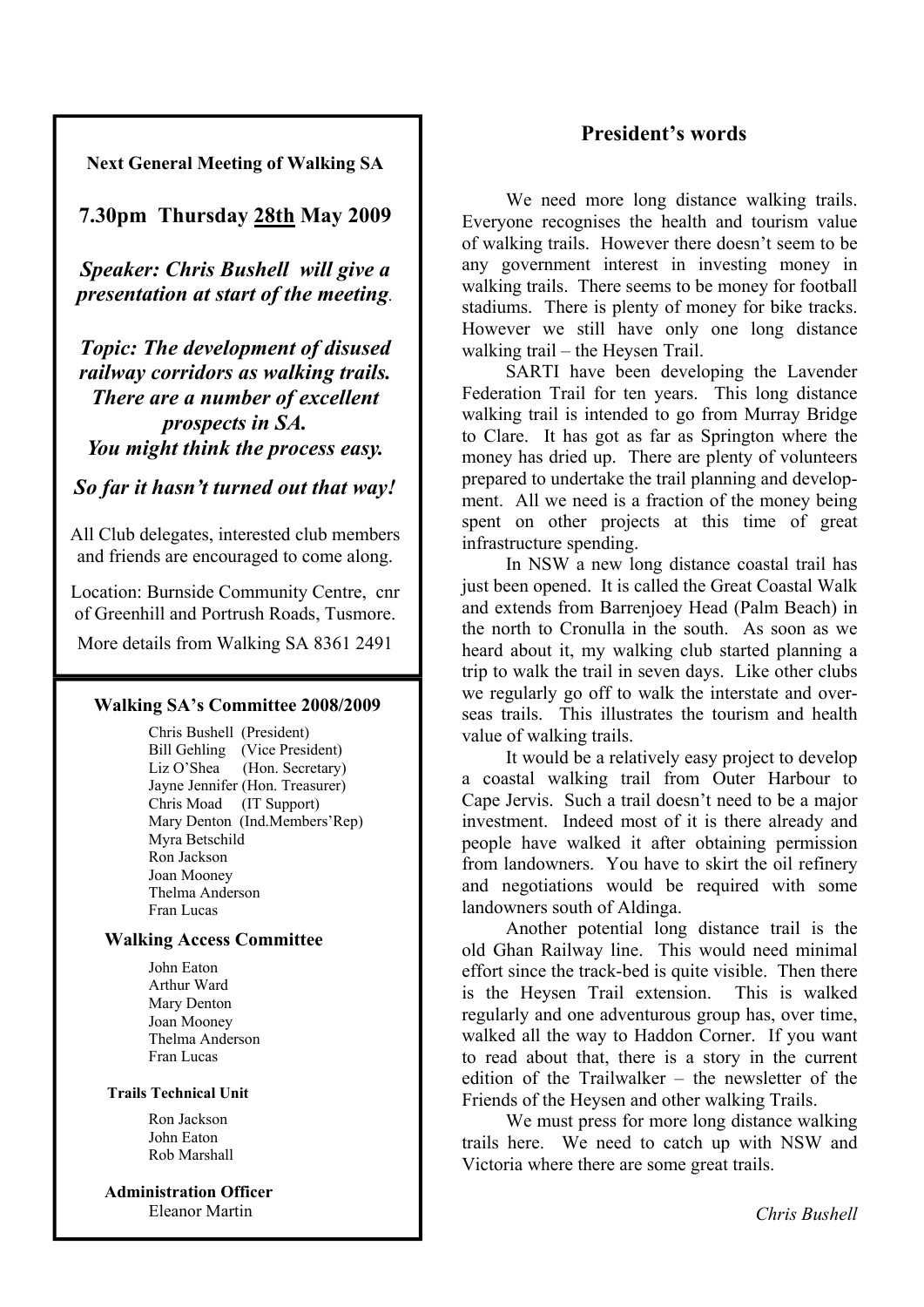**25 Years and still walking - a celebration of the 'oldies' in our community.** 



*Three of ARPA octogenarians, Bill Catchpole, Margaret Herdson and Allan Colgrave, striding out on a recent Summer B grade walk* 

2009 marks the  $25<sup>th</sup>$  Anniversary of the ARPA Bushwalkers. With over 500 members this is South Australia's largest Bushwalking organization. As the name implies, ARPA (Australian Retired Persons' Association), most of the members are retirees and ages range from 50 to mid 80s with quite a number of active walkers in the 80 and over category.

 So, in many ways, the strength of the group is a celebration of the health and vitality of members of the older generation. The  $25<sup>th</sup>$  Anniversary is providing the opportunity to recognize the achievements of oldies in general and the important contribution this group, in particular, makes to the wider community.

 A book, edited by Marita Bushell, is soon to be published, documenting the development of ARPA Bushwalkers from its beginnings in 1984. Activities like day walks, camps, backpacking and walking long distance trails will be covered with stories, anecdotes and photos. Many of these have been taken from the quarterly Newsletters which have been produced since 1985 .

 A number of members have had over 20 years involvement with ARPA, so there has also been a rich lode of memories and recollections to mine. Notable in this long serving group is Carlien Melrose, a member of the first committee, who is still actively contributing to ARPA and who has been able to offer so much firsthand knowledge to the project.

 Many ARPA Bushwalkers are members or graduates of other walking groups, indicating the close 'family' association that exists in the South Australian walking community.

 Sections of the book will cover this connection and will highlight the involvement ARPA members have had in bodies like Walking SA and SARTI and in activities concerning the promotion of walking, conservation and trail maintenance and development.

 One of the events which revealed that members of ARPA had an interest in walking concerned just such an activity. A note appeared in the ARPA News calling for anyone interested *cont'd next page ..*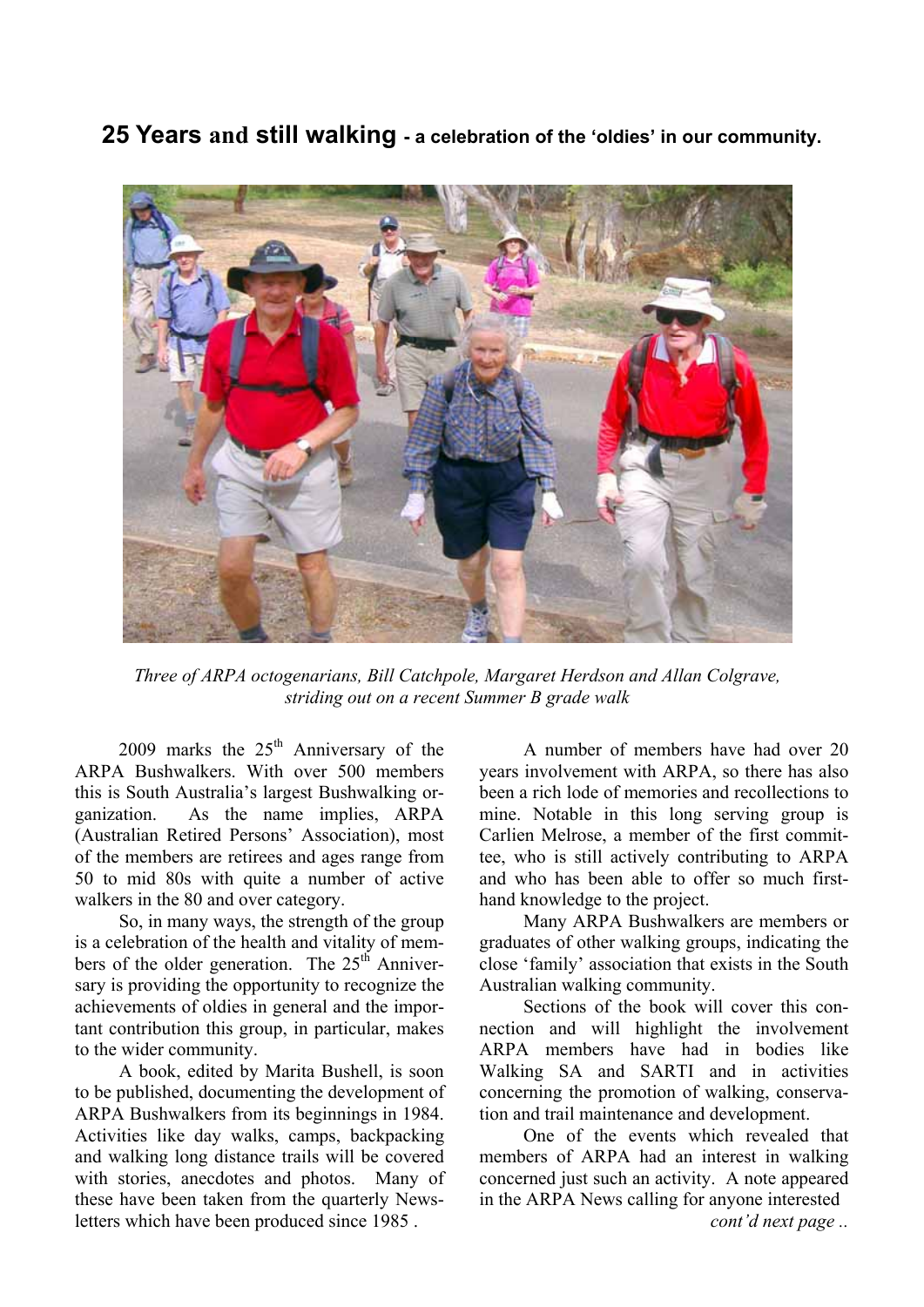#### **25 yrs and still walking** cont'd ...

in Heysen Trail maintenance to come to a meeting in February, 1983, to be chaired by Terry Lavender, senior ranger of Recreation and Sport. A number of ARPA members attended and more volunteered to help. At the same time walks for ARPA members were being organized informally in Belair National Park. The combined response to these two things led to the inauguration of the ARPA Bushwalking Group -  $15<sup>th</sup>$  February, 1984.

 The core activity of the group has been the organization of a program of day walks, of varying degrees of difficulty, in the Adelaide region. However, an interest in the broader picture has always been prominent. ARPA Bushwalkers have assisted at the Walking Extravaganzas and Openings of the Walking Season, taken responsibility for various sections of the Heysen Trail at different times and helped with the development of the Lavender Federation Trail.

 Members including Godfrey Parkinson, Doug Leane, Mary Cameron, Joan Mooney, Ian Pool, Roger Collier, Albert Pryce and Chris Bushell have made significant contributions to these projects over the years. Thelma Anderson has been recognized with an Order of Australia Medal for her efforts to support walking in South Australia. Keith Plush, Bryan Forbes and Cath Deans are just three of the large group who have been involved in conservation, weeding and re-instating native species in parks and bushland areas.



 ARPA Bushwalkers may be advanced in years but their strong involvement in walking and its related activities shows that they still have a lot to contribute. The celebration of their achievement and spirit during this  $25<sup>th</sup>$  year will be fitting.

#### **CELEBRATING DOUG**



 Our fellow walker, Heysen Trail volunteer Doug Leane, aged 82, died on 16th December from leukaemia and complications following a fall.

 In his younger days Doug was a keen and strong walker who spent his holidays venturing on trails in Europe, India, PNG (the Kokoda Trail), and NZ but in the last decade of his life he stayed closer to home, walking with many of our local clubs including The Ramblers, The Bushlanders, The Common Venturers, The Four Seasons and ARPA.

 Doug was a 'Therbarton boy' who trained as a cabinet maker and carpenter and served with the RAAF during the war. From 1963 to his retirement in 1988 he worked with the SA Railways and honed those skills which he later used so effectively as a volunteer in both the construction and maintenance of the Heysen Trail.

 This work included construction of 4 swing bridges, 2 "giant staircases", and the building and renovation of both the Rossiter and Freeman Huts (overnight accommodation along the Heysen trail ). It was in recognition of this work and dedication that he was made an Honorary Life Member of The Friends of the Heysen Trail.

 Doug continued with once weekly work parties on "his" section of the trail (Cudlee Creek to Bethany) until 2007, whilst also contributing to the upkeep of numerous huts. He was a perfectionist, who was generous in sharing his knowledge and skills, and will be sadly missed.

 *Kerry Doyle - ARPA* 

#### *Farewell, Doug!*

*Liz O'Shea*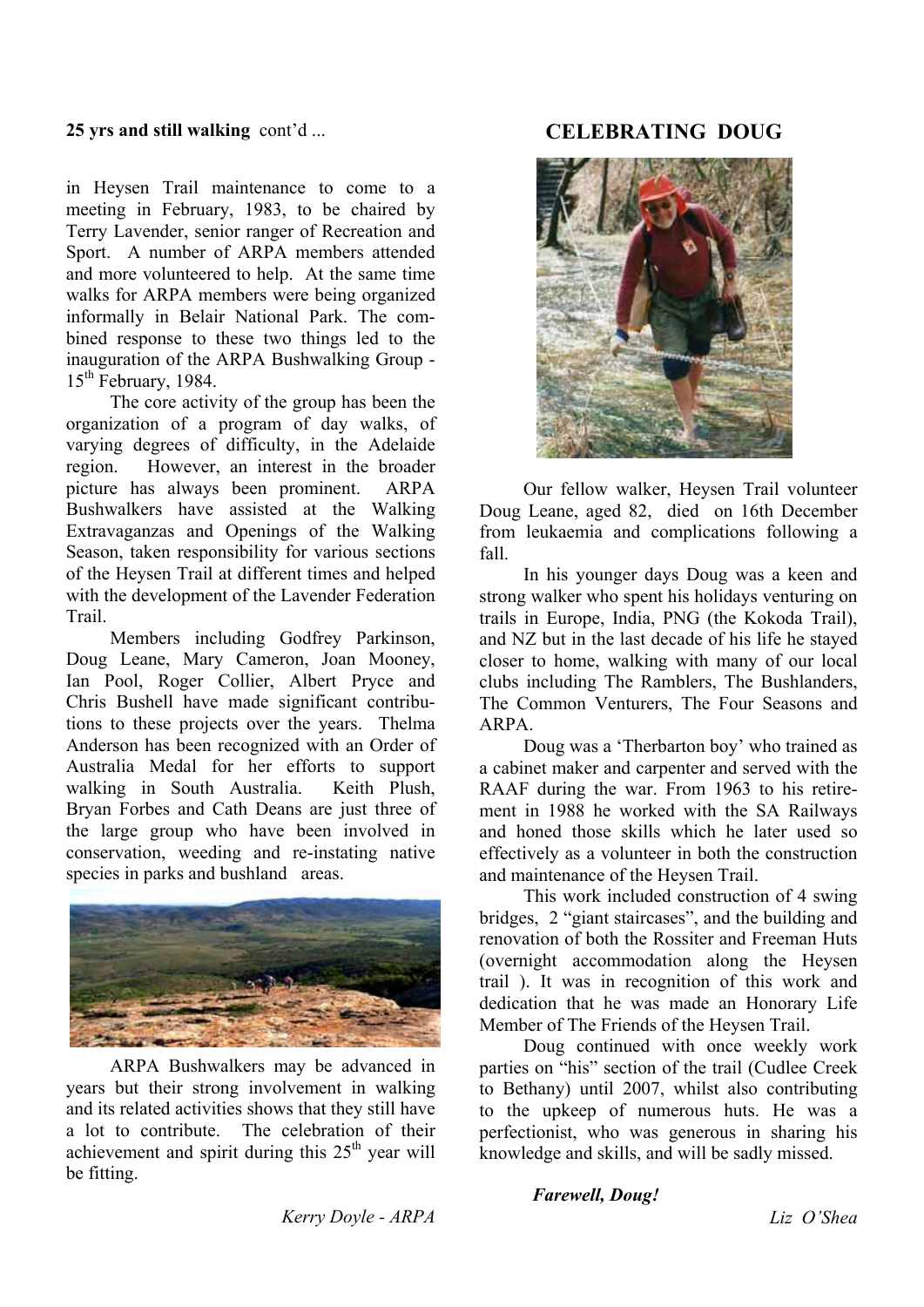#### **ROB MARSHALL - OAM**

More cause for both celebration and pride in South Australia's bushwalking community when an Order of Australia medal was awarded to

#### **Rob Marshall**

on Australia Day this year, for service to the environment by establishing and maintaining walking trails.



*Rob, second from top, with the Walking Trails Support Group erecting the Mt Brown lookout* 

 Since the early 1990's, Rob has been actively working in the development and maintenance of walking tails, predominantly in the Flinders Ranges and the Barossa Valley.

 Rob's passion the environment has been fed by a childhood growing up in Adelaide's foothills and many years as a scout leader during which time his understanding of how the nature of the terrain significantly impacts on an individuals ability to traverse it progressed. Hence Rob's strong desire and commitment to improving access for as many people as possible to walk in and enjoy the bush.

 Many, many hours of voluntary work have followed, supported by Sue and the members of the Walking Trails Support Group.

 Rob was a key player in the development of the Pioneer Women's Trail with Walking SA, a trail which follows the route of the early settlers of Hahndorf as they brought fresh produce into market. He liaises tirelessly with state and local governments to promote the best outcomes for trails and walkers, has several publications to his name and a well of energy that seems inexhaustible!

*Congrats Rob, from SA's walking community!!* 

## Opening of the 2009 Walking Season

### **Sunday 5 April 2009 11.00am to 3.00pm**

at Murray Recreation Pk, Eden Valley

Walking SA and the SARTI have jointly organised this year's event to celebrate the completion of the Lavender Federation Trail's Eden Valley Loop

Come along and support walking on this important day or even make it *your* special weekend event - Barossa Valley attractions, including a range of accommodation options, are nearby

Displays by outdoor specialists

'Taste Eden Valley' on site

Phone Walking SA's Office - 8361 2491 for more information or go to www.walkingsa.org.au

**Consolidating walking opportunities** 

#### **Are you interested in working on a walking trail?**



Currently work is being done in the following areas

**Barossa and Burnside** 

 (by arrangement when the daily maximum does not exceed 25 degrees C!)

If you have an interest and can volunteer your time and skills, please make contact ..

 Phone 08 8362 1595 email [suerob2@bigpond.com](mailto:suerob2@bigpond.com)

 Check out our web page, www.walkingtrailssupportgroup.org.au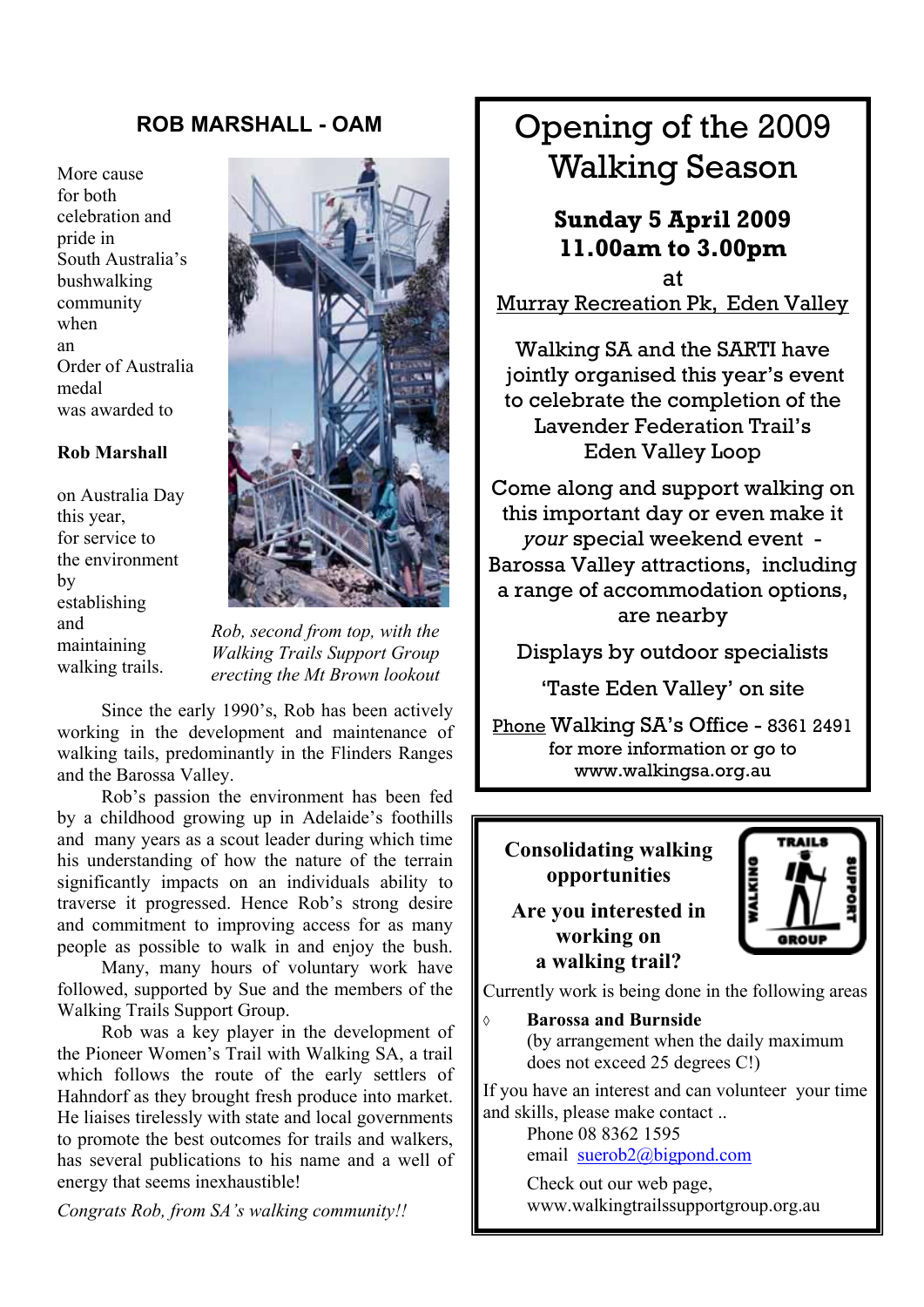#### **FOOT CARE**

#### **Pain in the Arch?**

 Arch pain, heel pain and weak ankles can be one of the most common burdens of active walkers.

 The arch of the foot is held together by a strong ligament called the 'Plantar Fascia'. If the arch of the foot is like the Sydney Harbour Bridge, the plantar fascia is the road.

 Collapsing or 'shifting' of the arch stresses the plantar fascia which causes symptoms ranging from discomfort to debilitating pain. It is usually worse first thing in the morning or when standing up after periods of rest.

*"But why should it hurt after I've been resting?"* is a question I'm very often asked. *"Shouldn't it feel better?"* 

 Well, while you are resting, the body sends down the 'repair team' to heal the damage. This is in the form of 'inflammation'. Then when you go to stand on your foot, you are actually standing on inflamed, sensitised tissues and that hurts! After a few steps, you physically push away the inflammation and it starts to become a little more tolerable.

 The key to fixing this problem is to stop the inflammation from building up in the first place. Stretching, ice and rest are important to ease the inflammation but they don't actually address the cause of the problem.

 A thorough assessment is required to find the cause and treat that, rather than just the effects.

 Helpful home remedies include rolling the foot over a frozen water bottle for 20 minutes each evening and stretching the foot regularly.

 Left untreated, plantar fasciitis tends to develop into a more sinister and chronic problem - the heel spur!

Ted Jedynak, Podiatrist

www.footandleg.com.au

08 8239 0800

#### **Trekking pole information**

For good information on the use of, and *how* to use trekking poles, check out this website:

www.personal.dundee.ac.uk/-pjclinch/poles.htm

(*Sourced from The Brisbane Bushwalker Jan 09*)

#### **Special Notes**

 **Friends of Heysen Trail** are extending a **10% discount** on all shop purchases to **all**  members of **walking clubs affiliated with Walking SA** (FoHT shop is at 10 Pitt St open Mon-Thurs 10 to 2.30, Fri to 4.30 ).

 **Opening of Walking Season - 5 April 09**  A **map** of the **Eden Valley Loop** of the Lavender Federation Trail is on back page of WSA Winter 2008 Newsletter - go to **www.walkingsa.org.au**, click on **Links** and **select** the required Newsletter.

 **Warning to travelling walkers** - please be aware of certain regulations that are enforced by some airlines regarding items not allowed in carry-on luggage. There will be more information in WSA's Newsletter (Winter 2009) - in the interim, play it safe pack camping gear in the hold luggage!

#### **Kidman Trail - Maps**

 A set of five maps is now available through Walking SA of this recreational trail for horse riders, cyclists and walkers, which runs over 255 km from Willunga to Kapunda.

 These five maps cover Willunga to Echunga, Echunga to Nairne, Nairne to Mt Crawford, Mt Crawford to Stockwell, Stockwell to Kapunda and feature overlays of the Heysen, Mawson, Lavender Federation and Battunga trails on the map strips.

**Cost for all five maps is \$45.00 (incl. GST.)**  *Walking SA Office is open Tues and Thurs. Telephone 8361 2491* 

#### **ATTENTION WALK LEADERS**

**Forestry SA Rangers** have asked that clubs provide prior notification of all planned walks in forest areas, giving the approximate number of participants and details of the proposed walk route.

This applies to all walks during the year.

#### **Contacts:**

**Mt Crawford Forest** Phone (08) 8521 1700

**Kuitpo Forest** Phone (08) 8391 8800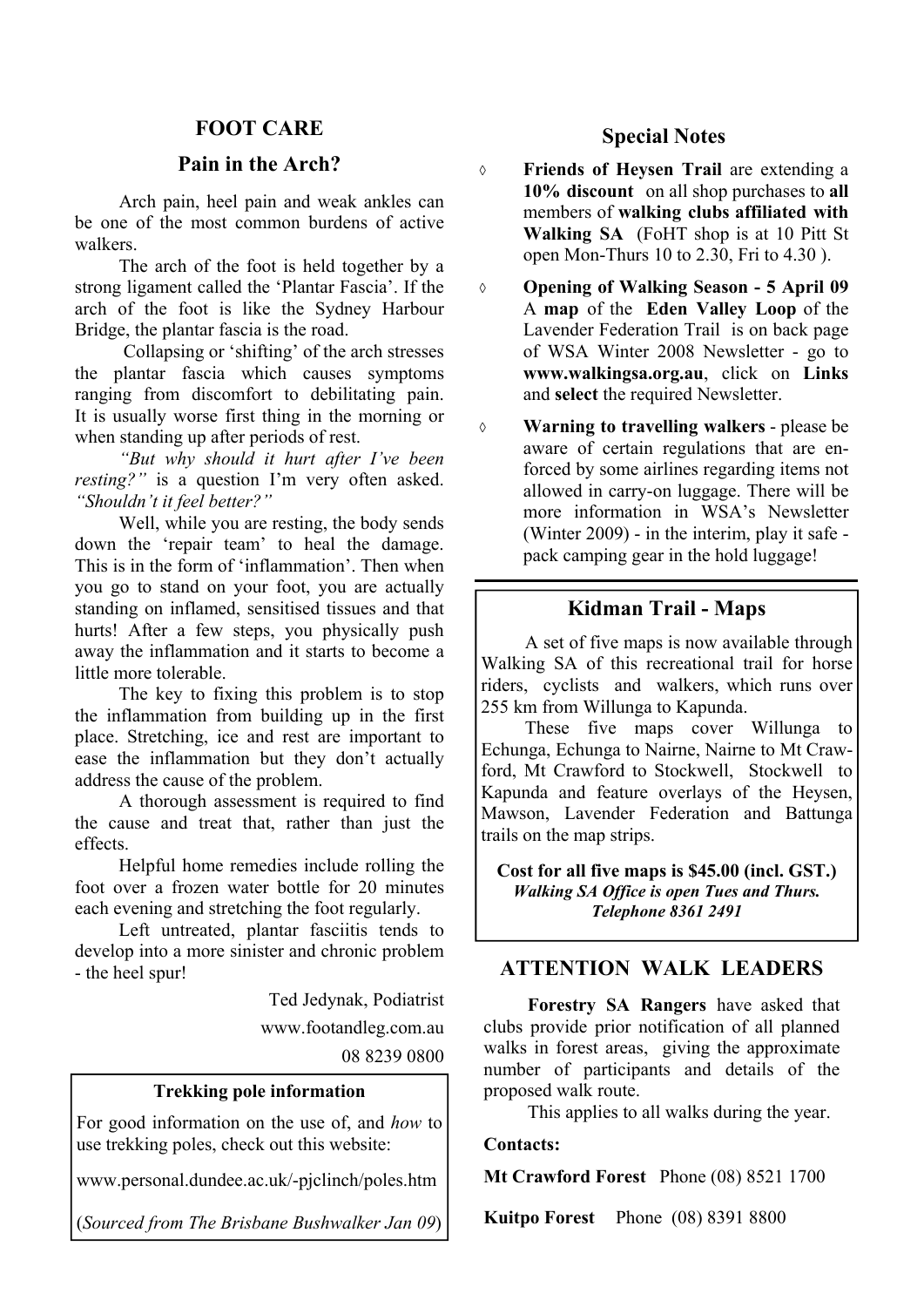#### **Healthy Parks Healthy People**

#### *Promoting community activities and healthy recreation opportunities in National Parks*

 Healthy Parks Healthy People is a program of the Department for Environment and Heritage (DEH) that aims to encourage South Australians to enjoy the natural environment and the health and wellbeing benefits from doing so.

 A new development in 2009 for promoting community events is the **Parks Events Calendar** [which will soon be available on the website](http://www.parks.sa.gov.au/) **www.parks.sa.gov.au.** Recreation groups are encouraged to submit their events for inclusion if the activities are open to the general community and are held in a DEH managed area.

 The 2009 **Heart Foundation Parks Walks** program will be launched on the **15th of March**  with a community walk at the Semaphore Man Alive Festival. Parks Walks aim to encourage people to undertake healthy walks in their local natural environments including national parks, recreation parks and botanic gardens.

 The program invites community members to participate in free monthly walks led by Heart Foundation Walking volunteer walk organisers or Friends of Parks volunteers. These 1-2 hour walks cater for a variety of fitness levels and seek to introduce the general community and regular Heart Foundation suburban walkers to the joys of walking in the bush.

 Heart Foundation Walking – Parks Walks is a Heart Foundation initiative supported by DEH – Healthy Parks, Healthy People program.

 For more information on any of these initiatives contact the Healthy Parks Healthy People community programs officer Sharon Wachtel - 8124 4994 or [wachtel.sharon@saugov.sa.gov.au](mailto:wachtel.sharon@saugov.sa.gov.au)

*Meet Sharon at the Healthy Parks Healthy People stand at the Opening of the Walking Season event.* 



*A range of information available at the Reconciliation in the Park Family Fun Day* 

 For information about Walking Groups open for new members, log onto ..



*Walking SA's website* 

#### **www.walkingsa.org.au**

#### **Tips for Trail Users**

**Plan the trip in advance** - checking access or restrictions and entering private land only with the permission of the land owner

**Respect cultural heritage** - respecting places and items that have spiritual or cultural significance for indigenous communities

**Protect native vegetation and farm crops** - staying on the trail and cleaning boots and all items

**Protect native and farm animals -** avoiding trampling on small creatures and passing any animals quietly

**Leave nothing behind -** taking rubbish home

**Keep watercourses pollution free -**using toilets or burying waste well away from a water supply

**Be fire safe** – checking for fire bans through CFS (see below) and only lighting fires where and when permitted

*(Sourced from Trails SA—Minimum Impact Trail Use)*

#### For information about Fire Bans

Contact

CFS Bushfire Information Hotline 1300 362 361

or

Website: www.cfs.sa.gov.au/site/home.jsp

#### **Is 'Environment' your passion?**

In South Australia \$2000 is given away as a Network Ten - Telstra Environment Award every month.

If you are working hard to save your local environment, find out more from ..

[www.ten.com.au/environmentawards](http://www.ten.com.au/environmentawards)